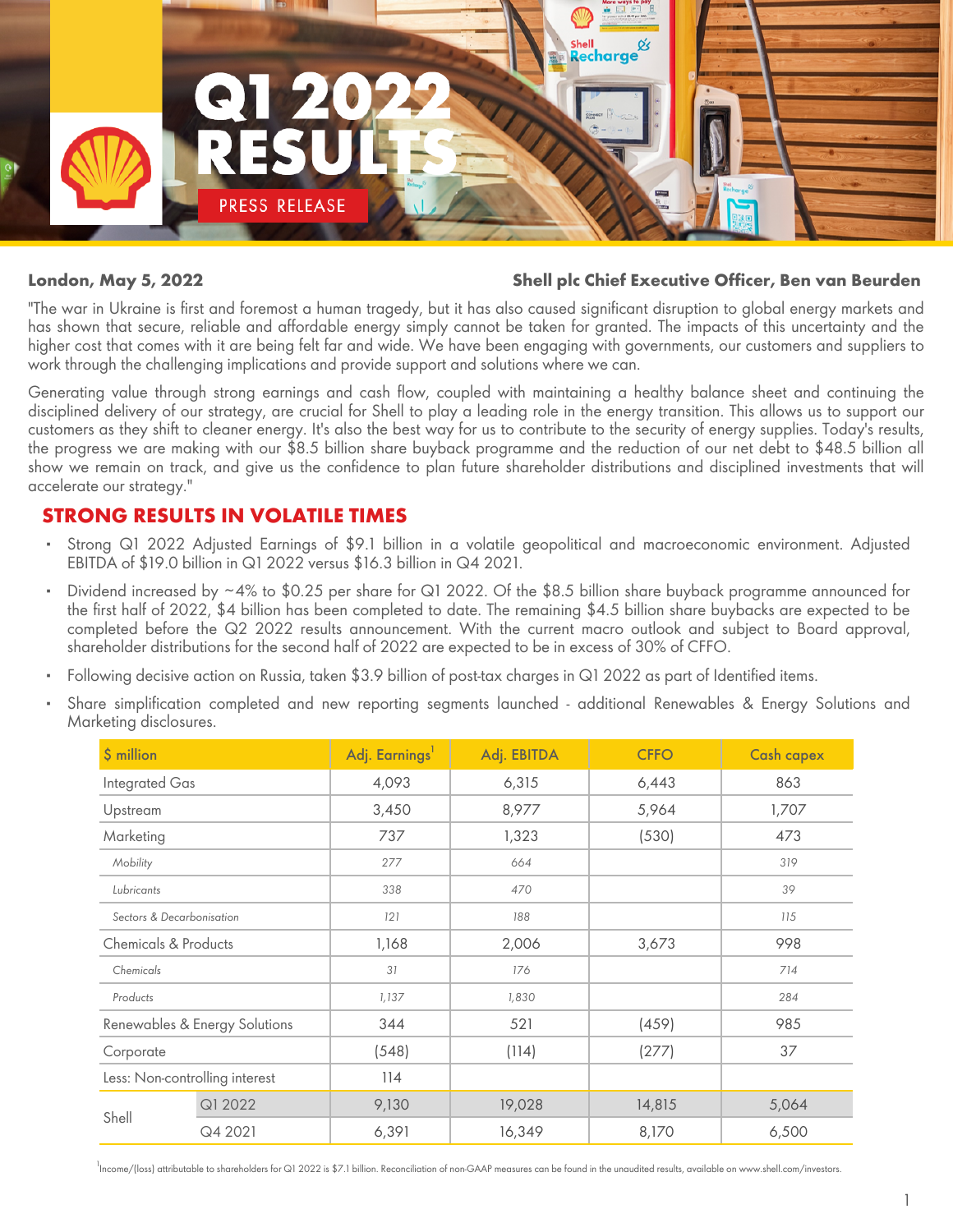



- Strong CFFO reflecting net favourable derivatives movements, mainly due to settlement of derivative contracts in Q1 2022 for which variation margins cash outflows have taken place in 2021. Tax paid & other includes a tax paid outflow of \$2.2 billion, offset by current cost of supply adjustment and other movements. Working capital mainly impacted by inventory price effect of \$6.4 billion and Initial Margin outflows of \$1.7 billion.
- Net debt reduced by ~8%, from \$52.6 billion in Q4 2021 to \$48.5 billion in Q1 2022.

| \$ billion          | Q1 2021 | Q2 2021 | Q3 2021 | Q4 2021 | Q1 2022 |
|---------------------|---------|---------|---------|---------|---------|
| Divestment proceeds | 3.4     | 1.3     | 1.3     | 91      | 0.7     |
| Free cash flow      | 77      | 97      | 12.2    | 10.7    | 10.5    |
| Net debt            | 71.3    | 65.7    | 57.5    | 52.6    | 48.5    |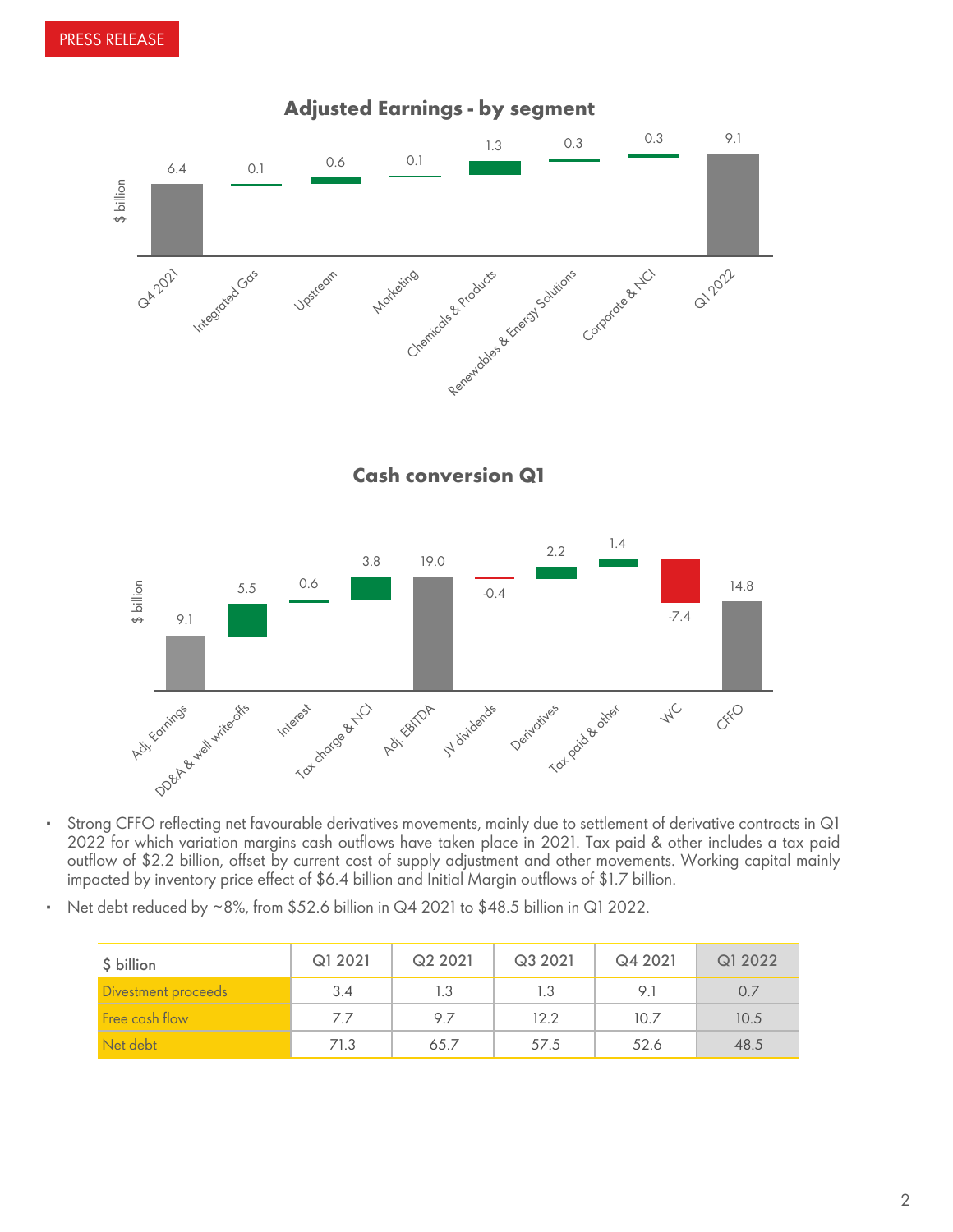# **Q1 2022 FINANCIAL PERFORMANCE DRIVERS**

# **INTEGRATED GAS**

| Key data                             | Q4 2021 | Q1 2022 | Q2 2022 outlook |
|--------------------------------------|---------|---------|-----------------|
| Realised liquids price (\$/bbl)      | 77.20   | 88.76   |                 |
| Realised gas price $(\frac{5}{msc})$ | 9.07    | 10.31   |                 |
| Production (kboe/d)                  | 978     | 896     | $910 - 960$     |
| <b>LNG</b> liquefaction volumes (MT) | 7.94    | 8.00    | $7.4 - 8.0$     |
| LNG sales volumes (MT)               | 16.72   | 18.29   |                 |



- Adjusted Earnings benefited from higher realised prices offset by lower production due to maintenance activities, including the planned turnaround of one of the trains at Pearl GTL and maintenance at Prelude FLNG.
- Trading and optimisation results for Integrated Gas were similar to Q4 2021, continuing to benefit from favourable trading conditions.
- *The Q2 2022 outlook reflects the derecognition of Sakhalin-related volumes (a reduction of 0.8 MT in LNG liquefaction volumes compared with Q1 2022).*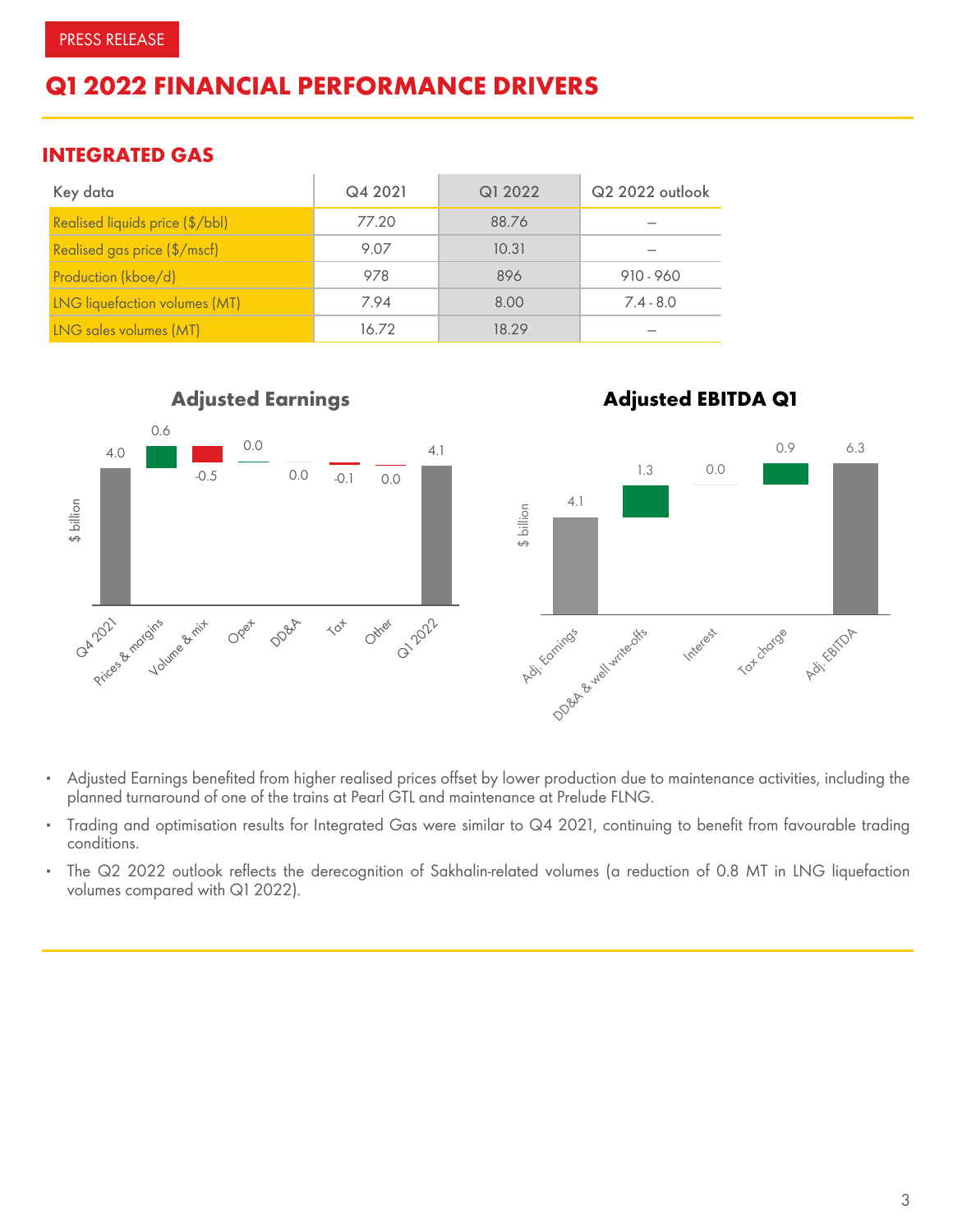#### **UPSTREAM**

| Key data                        | Q4 2021 | Q1 2022 | Q2 2022 outlook |
|---------------------------------|---------|---------|-----------------|
| Realised liquids price (\$/bbl) | 73.54   | 88.63   |                 |
| Realised gas price (\$/mscf)    | 9.29    | 8.79    |                 |
| Liquids production (kboe/d)     | 1.456   | 1.403   |                 |
| Gas production (mscf/d)         | 3.799   | 3,606   |                 |
| Total production (kboe/d)       | 2,110   | 2,025   | 1,750 - 1,950   |



- Production 4% below Q4 2021, mainly driven by Permian divestment and lower demand due to a milder winter, partly offset by comparative help from Hurricane Ida recovery and lower maintenance.
- Adjusted Earnings benefited from higher prices, partly offset by impacts from the Permian divestment.
- *The Q2 2022 production outlook reflects lower seasonal gas demand and higher scheduled maintenance, mainly in the US Gulf of Mexico.*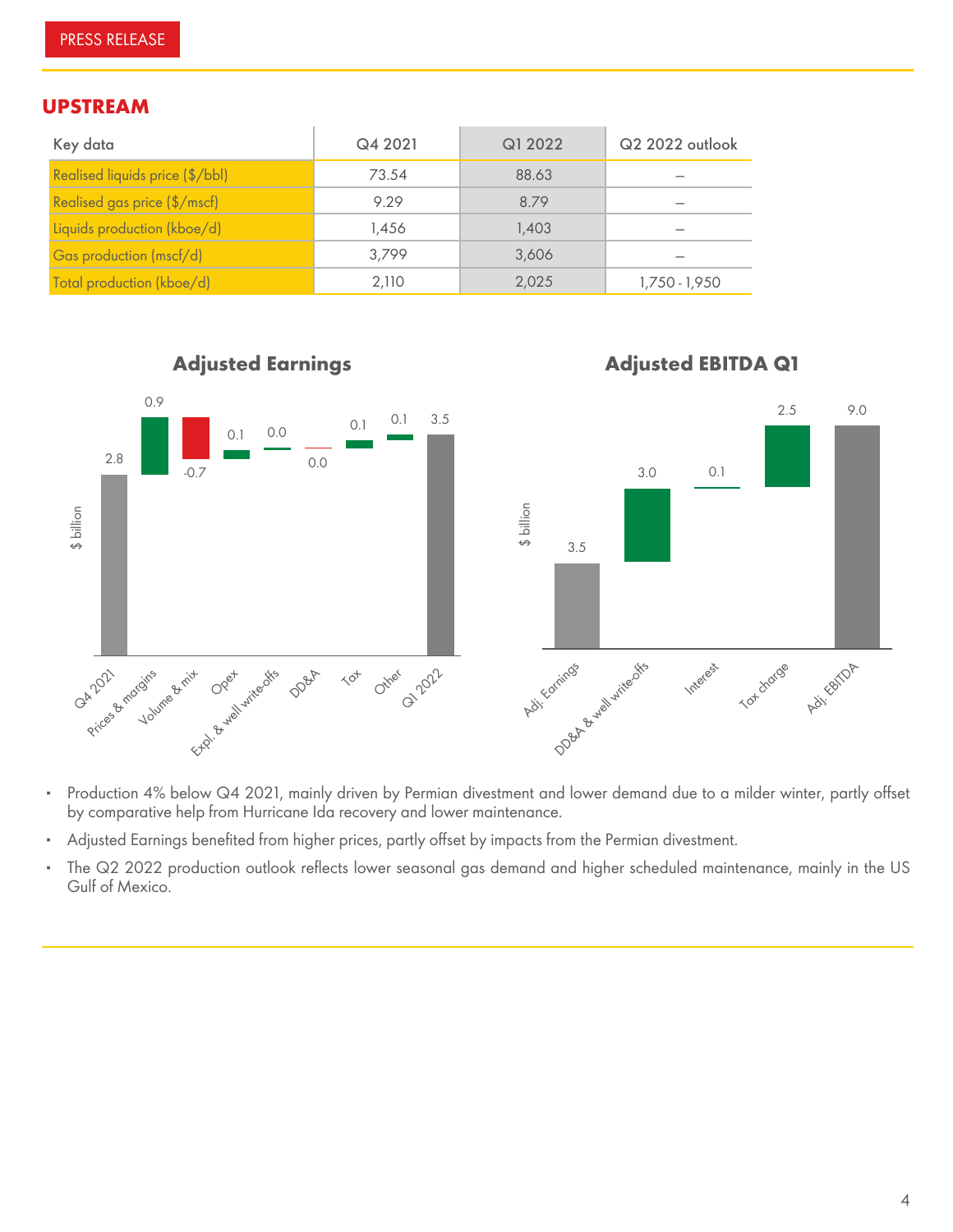# **MARKETING**

| Key data                         | Q4 2021 | Q1 2022 | Q2 2022 outlook |
|----------------------------------|---------|---------|-----------------|
| Marketing sales volumes (kb/d)   | 2.522   | 2.372   | 2,300 - 2,800   |
| Mobility (kb/d)                  | 1.798   | 1.591   |                 |
| Lubricants (kb/d)                | 81      | 92      |                 |
| Sectors & Decarbonisation (kb/d) | 644     | 690     |                 |



- Marketing margins are in line with Q4 2021, with the effect of lower volumes in Mobility being offset by higher volumes in Lubricants.
- Marketing Adjusted Earnings better than Q4 2021 due to lower Opex driven by seasonal trends.

*Tax*

# *Adjusted EBITDA Q1*

*Interest*

*Tax charge*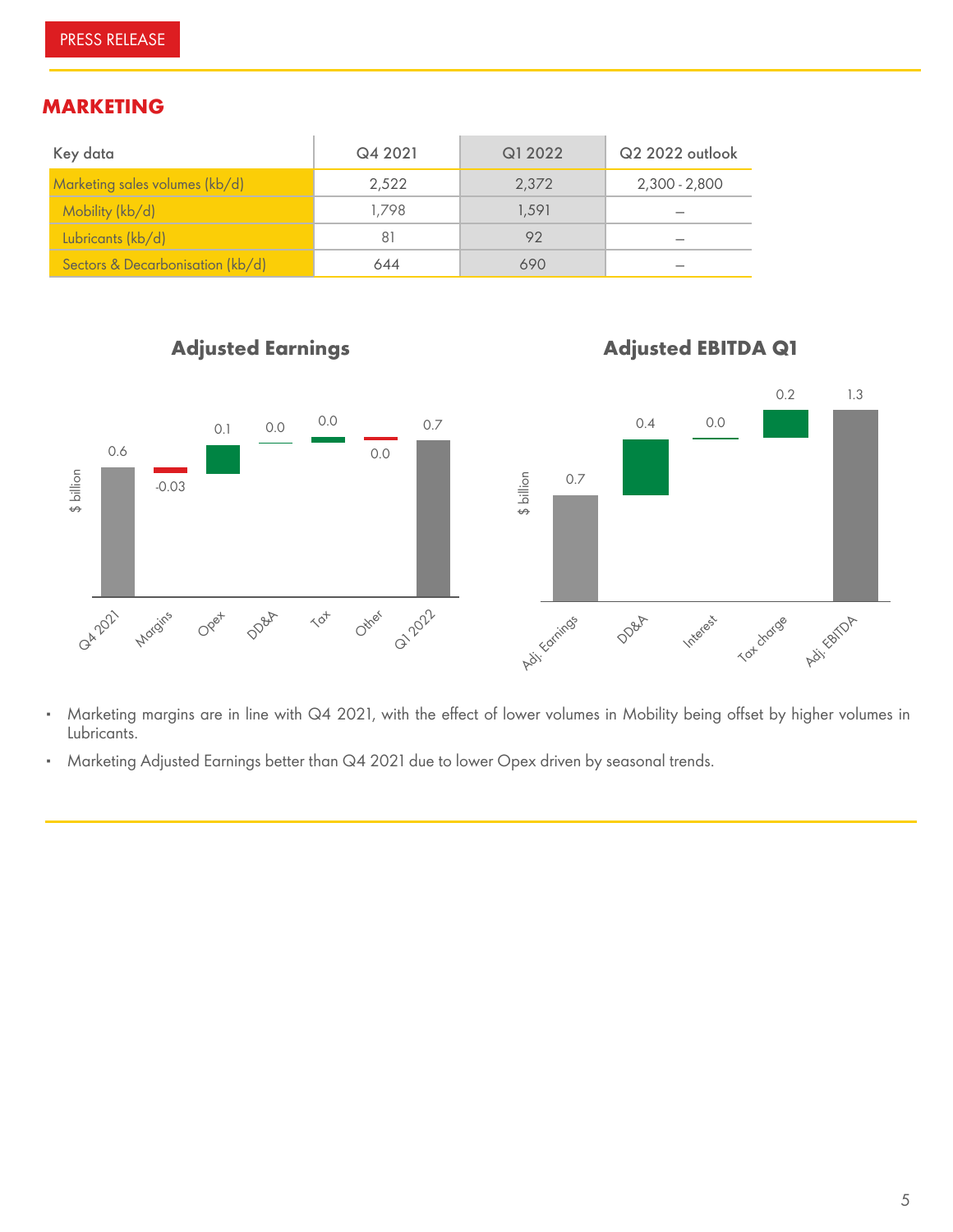### **CHEMICALS & PRODUCTS**

| Key data                                      | Q4 2021 | Q1 2022 | Q2 2022 outlook |
|-----------------------------------------------|---------|---------|-----------------|
| Refining & Trading sales volumes (kb/d)       | 1.929   | 1.598   |                 |
| Chemicals sales volumes (kT)                  | 3,475   | 3,330   | $3,100 - 3,500$ |
| Refinery utilisation (%)                      | 68      |         | $65 - 73$       |
| Chemicals manufacturing plant utilisation (%) | 75      | 78      | $69 - 77$       |
| Global indicative refining margin (\$/bbl)    |         | 10      |                 |
| Global indicative chemical margin (\$/t)      | 147     | 98      |                 |

# *Adjusted Earnings*

# *Adjusted EBITDA Q1*



\* *Products covers refining and trading*

- Higher realised refining margins due to market volatility and improved utilisation. Trading and optimisation significantly higher than Q4 2021.
- Chemicals margins are in line with the Q4 2021 break-even, reflecting higher utilisation offsetting lower unit margins.
- The utilisation for both refineries and chemicals manufacturing plants in Q2 2022 is expected to be impacted by scheduled turnarounds and maintenance.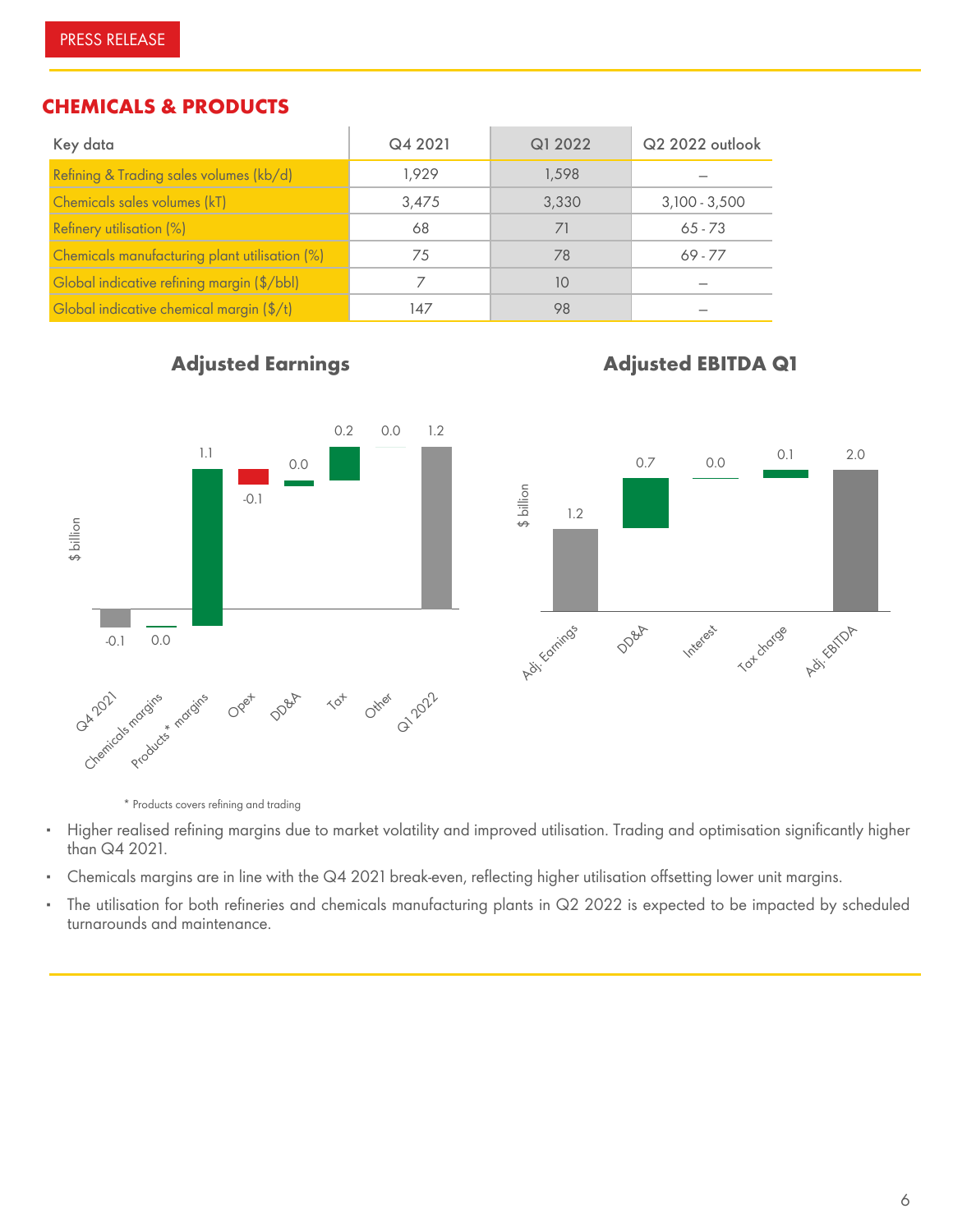# **RENEWABLES & ENERGY SOLUTIONS**

| Key data                                                | Q4 2021 | Q1 2022 |
|---------------------------------------------------------|---------|---------|
| Adj. Earnings (\$ billion)                              | 0.0     | 0.3     |
| Adj. EBITDA (\$ billion)                                | 0.1     | 0.5     |
| External power sales (TWh)                              | 59      | .57     |
| Sales of pipeline gas to end-use customers (TWh)        | 249     | 257     |
| Renewable power generation capacity                     | 4.6     | 4.6     |
| in operation (GW)<br>$\equiv$                           | 1.2     | 10      |
| under construction and/or committed for sale (GW)<br>е, | 34      | 3.6     |

- Adjusted Earnings and Adjusted EBITDA benefited from higher trading and optimisation margins for gas and power, due to exceptional market environment, particularly in Europe, as well as seasonality.
- Signed an agreement in April 2022, to acquire Sprng Energy group, one of India's leading renewable power platforms.
- Won bids for 6.5 GW of offshore wind power generation, 5 GW in the UK with ScottishPower and 1.5 GW in the USA through the Atlantic Shores joint venture with a 50% Shell share in each.
- Completed the Powershop Australia acquisition and announced the acquisition of 49% of WestWind, a wind farm developer with a 3 GW project pipeline.
- Started production of green hydrogen at a 20 MW electrolyser in China, supplying fuel cell vehicles at the Olympic Games. The start-up increases Shell's decarbonised hydrogen capacity in operation to 30 MW or 10% of global electrolyser capacity today.

#### **Growing a material renewables asset base to enable customer solutions**



### **Renewables capacity in GW, Shell share**

#### \*The transaction is expected to close later in 2022.

*The Renewables and Energy Solutions segment includes Shell's Integrated Power activities, comprising electricity generation, marketing, trading and optimisation of power and pipeline gas, and digitally enabled customer solutions. The segment also includes production and marketing of hydrogen, development of commercial carbon capture & storage hubs, trading of carbon credits and investment in nature-based projects that avoid or reduce carbon.* 

The renewable power generation capacity presented as "medium maturity" in this announcement represents Shell's equity share of renewable generation capacity in projects that have secured land or seabed<br>exclusivity rights,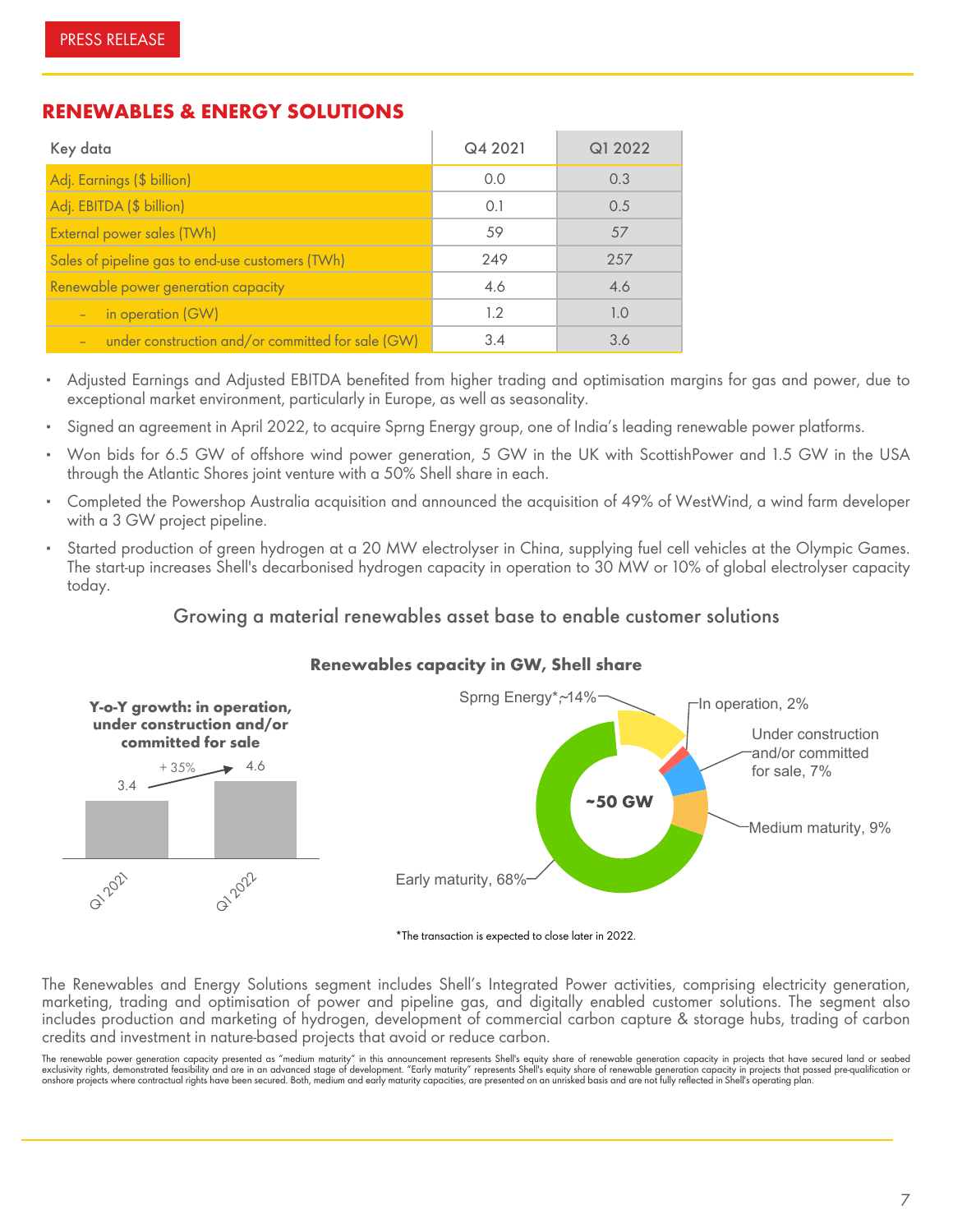# **CORPORATE**

| Key data                       | Q4 2021 | G1 2022 | Q2 2022 outlook |
|--------------------------------|---------|---------|-----------------|
| Adjusted Earnings (\$ million) | (889)   | (548)   | $(650) - (550)$ |

▪ *The Adjusted Earnings outlook is unchanged with a net expense of \$2,200 - 2,600 million for the full year 2022. This excludes the impact of currency exchange rate effects.*

# **UPCOMING INVESTOR EVENTS**

#### **USEFUL LINKS**

| 10 May 2022         | Annual ESG Update                                        | <b>Results materials Q1 2022</b>                             |  |
|---------------------|----------------------------------------------------------|--------------------------------------------------------------|--|
|                     |                                                          | <b>Quarterly Databook Q1 2022</b>                            |  |
| 24 May 2022         | <b>Annual General Meeting</b>                            | Dividend announcement Q1 2022                                |  |
| <b>28 July 2022</b> | Second quarter 2022 results and dividends                | Webcast registration Q1 2022<br>New reporting segments video |  |
|                     | 27 October 2022 Third quarter 2022 results and dividends |                                                              |  |